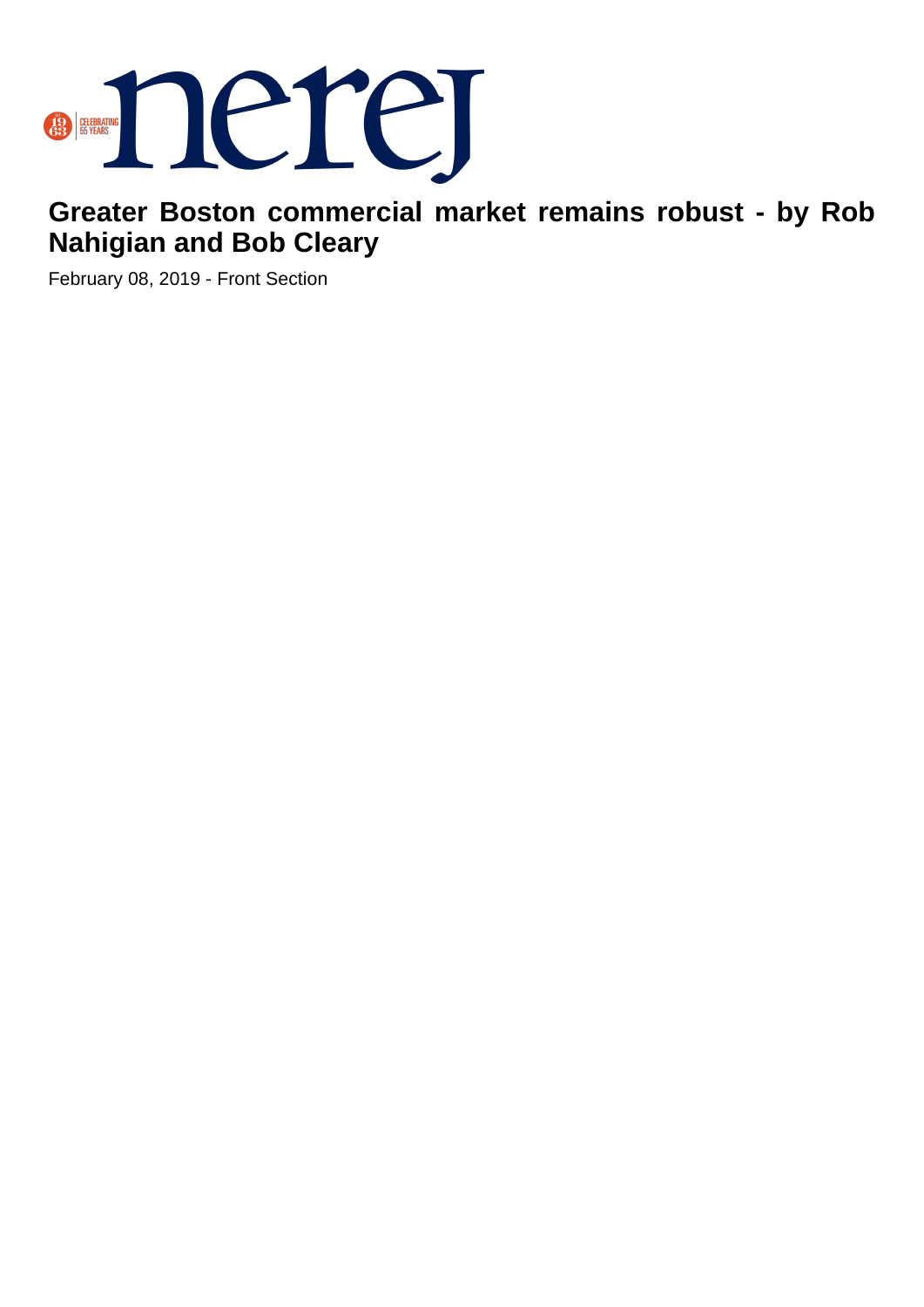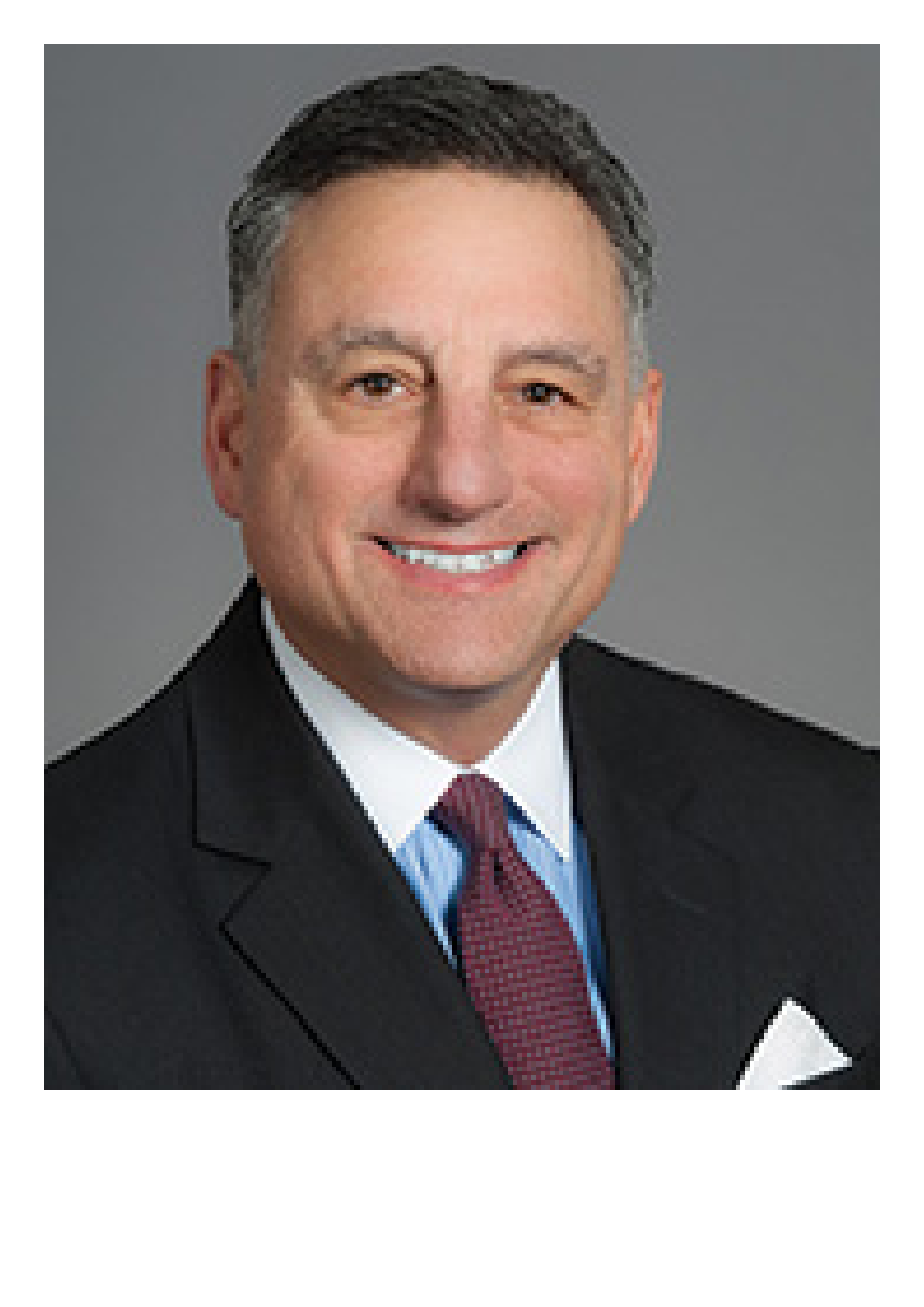Rob Nahigian

Bob Cleary

While other U.S. cities have demonstrated volatile economic markets, Boston has sustained a strong, healthy economy for more than 40 years. This economic health coupled with the city's diversity of industries has had a lasting, positive impact and increased demand for commercial space.

Overview: The snapshot of the Class A and B, lab and office market is strong but shows some signs of regression. Today's overall vacancy for lab & office including sublet space is 12.8%. When you break down the numbers by region, the current downtown Boston office market has 71 million s/f, with a 9.2% vacancy rate. Cambridge has 23.6 million s/f of space and a 3.8% vacancy, and the suburbs total 123.5 million s/f with 16.6% vacancy. The entire Boston area absorption for lab/office space is 5.2 million s/f. While those stats are favorable compared to the last two years, (2017 with 1.8 million s/f and 2016 with 1 million s/f), they're dwarfed by 2015 which had absorption of 5.8 million s/f. It is also the first time that class B rents have topped \$50 per s/f in aggregate. Class A office rents are at record highs of \$63 per s/f and still record high tenant demand.

Boston: With only a few large blocks of office space left and a very fluid leasing market, availability is a challenge. Two million s/f of office space was absorbed in 2018. Notable downtown Boston leases include Wayfair Inc. (395,000 s/f, Back Bay); Amazon (430,000 s/f, Seaport); Oath Inc. (440,000 s/f at North Station) and Putnam Investments, which completed its HQ relocation for nearly 250,000 s/f at 100 Federal Street, Boston. A prominent market trend has been company migration into Boston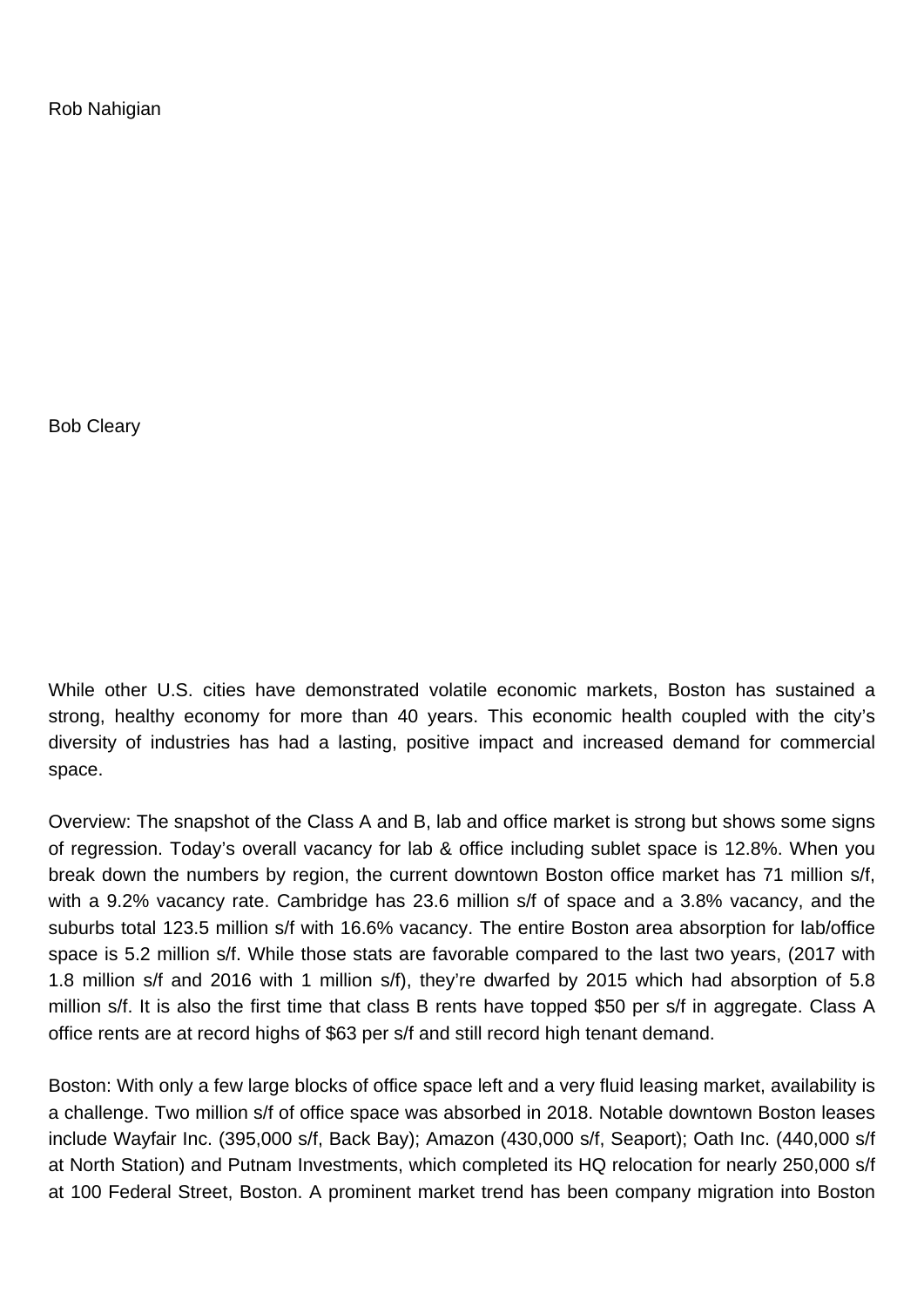and Cambridge to attract and retain young talent. This employee demand has benefitted the Seaport area (live, play, work), as rents climb towards \$100 per s/f in East Cambridge and Back Bay. The lowest Boston submarket vacancy is Charlestown (3.2%) and the highest is the Seaport (12.6%). Other impactful trends include the co-working craze, consolidation and operational efficiency, and insatiable lab demand. WeWork, a prominent co-working space, constantly looks to lease blocks of 100,000 to 200,000 s/f at a time, as they become one of the largest landlords in Boston. ezCater, an international corporate catering firm, is an example of co-working in which they leased 100,000 s/f from WeWork at 40 Congress Street. New Boston development projects continue at: Two Drydock Avenue; 321 Harrison Avenue, Parkside on A, and The Beat.

Cost Concerns: There has been a steady 35-40% increase in asking rents over the past five years. Downtown Boston rents have increased by \$30+ per square foot during that same period; suburban office rents for Class A properties have increased \$12-15 per square foot during that same period. As five year leases expire, accelerated rental costs are unavoidable.

Cambridge: East Cambridge has the lowest vacancy (1.2%) with rents exceeding \$100 per s/f while West Cambridge / Alewife Station has the highest vacancy (20.1%). Tech Drive has experienced nearly a 70% rent inflation. Five years ago rents were \$51 per s/f triple net, and today rents are \$85 per s/f, triple net. With vacancy so low, new leasing is limited and highly competitive. Sanofi committed 900,000 s/f for 2,700 employees at Cambridge Crossings. Phillips committed 337,000 s/f from DivcoWest in East Cambridge. 90% of leasing has been on speculative or renovated properties. Due to the low availability, "space banking" (when a company leases more space than necessary and sublets or warehouses the space until needed) has become popular.

Inner Suburbs: The Inner Suburbs with 6.77 million s/f of inventory and, a low vacancy (11.2%) have become a very attractive value alternative for lab and office space, especially for artificial intelligence (AI) and companies supporting AI, robotics, and academia. The need for space has spread to the inner suburbs in areas such as Watertown, Allston, Somerville and Fenway. Watertown most recently is experiencing a development explosion with a one million s/f renovation/redevelopment of Arsenal Mall into retail, residential and office space, among other sound projects. This market is converting many of its older industrial stock into "must need" lab space as a relief valve to the low vacancy and high priced Cambridge market. In addition, hospitals and area universities are competing for commercial and campus space. Hebrew College is new to this market and seeking 40-60,000 s/f as it recently monetized its Newton campus.

The Boston Suburbs: There is 123.5 million s/f of total inventory in the suburban market. The highest vacancy is Rt. 495 North (21.1%). Trends show a reverse migration from Cambridge to the suburbs to find suitable space and save significantly on rent. There is an abundance of tenant activity, flight to quality and tenant amenities. The suburbs are a true value alternative market. Some company owners are tired of the Boston commute, and demographics show that younger married employees are shifting to suburban housing. For example, Burlington, MA has attracted Boston-based service companies at a more affordable rent. The Waltham-Wellesley corridor offers quality and location at discount pricing to Boston, such as Liberty Mutual, SunLife and Wellesley Office Park. But hospitals and medical providers continue to push into the traditional suburban office